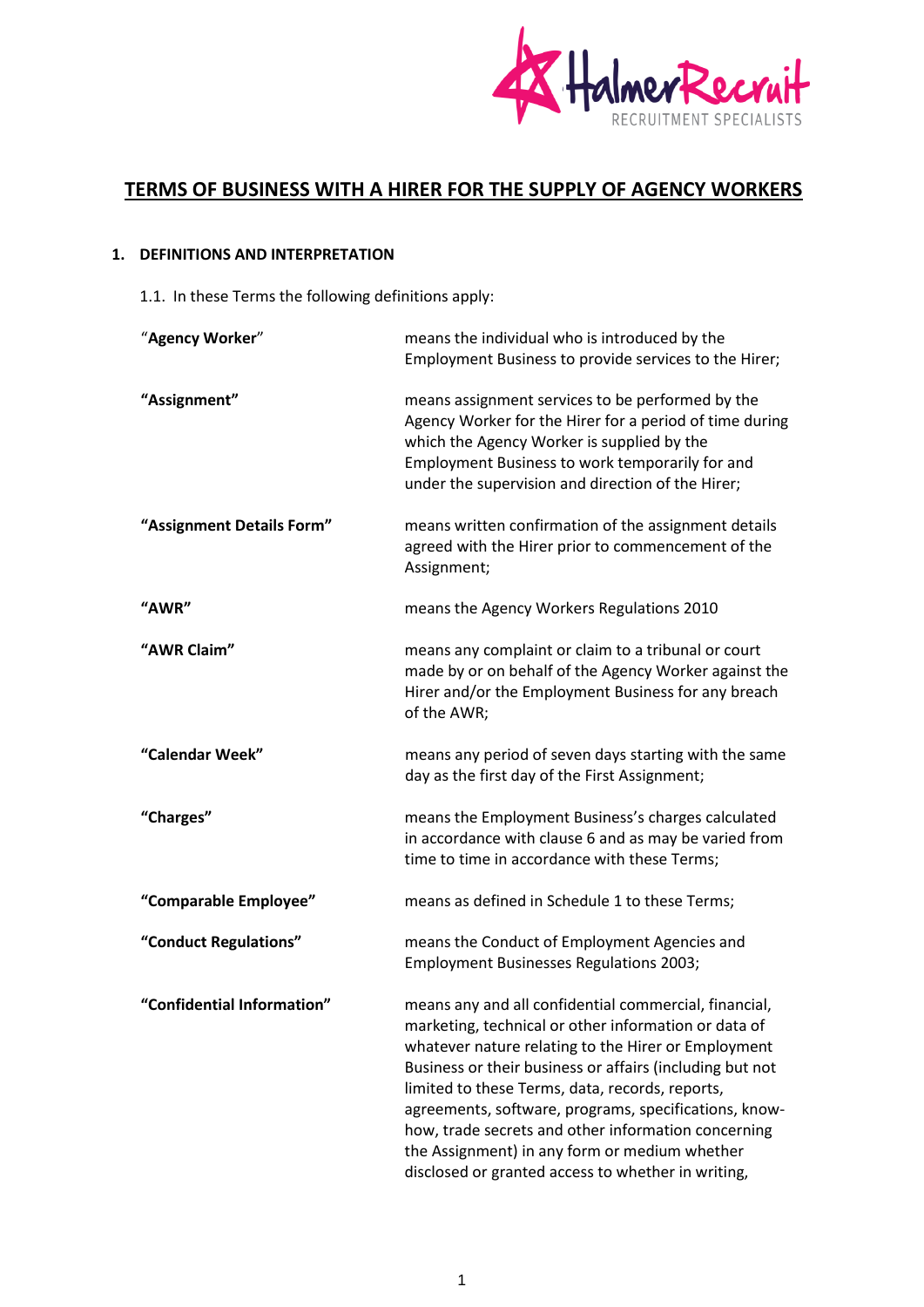

|                        | orally or by any other means, provided to the Agency<br>Worker or any third party in relation to the Assignment<br>by the Hirer or the Employment Business or by a third<br>party on behalf of the Hirer whether before or after<br>the date of these Terms together with any<br>reproductions of such information in any form or<br>medium or any part(s) of such information;                                                                                                                                                                                                                                         |
|------------------------|-------------------------------------------------------------------------------------------------------------------------------------------------------------------------------------------------------------------------------------------------------------------------------------------------------------------------------------------------------------------------------------------------------------------------------------------------------------------------------------------------------------------------------------------------------------------------------------------------------------------------|
| "Control"              | means (a) the legal or beneficial ownership, directly or<br>indirectly, of more than 50% of the issued share capital<br>or similar right of ownership; or (b) the power to direct<br>or cause the direction of the affairs and/or general<br>management of the company, partnership, statutory<br>body or other entity in question, whether through the<br>ownership of voting capital, by contract or otherwise,<br>and "Controls" and "Controlled" shall be construed<br>accordingly;                                                                                                                                 |
| "Data Protection Laws" | means the Data Protection Act 1998, any applicable<br>statutory or regulatory provisions and all European<br>Directives and regulations in force from time to time<br>relating to the protection and transfer of personal<br>data;                                                                                                                                                                                                                                                                                                                                                                                      |
| "Employment Business"  | Brooklands Staff Bureau Limited (registered company<br>no. 01350667) of 94 Stoke Road, Guildford, Surrey GU1<br>4JN, trading as Halmer Recruit;                                                                                                                                                                                                                                                                                                                                                                                                                                                                         |
| "Engagement"           | means the engagement (including the Agency Worker's<br>acceptance of the Hirer's offer), employment or use of<br>the Agency Worker by the Hirer or by any third party to<br>whom the Agency Worker has been introduced by the<br>Hirer, on a permanent or temporary basis, whether<br>under a contract of service or for services; under an<br>agency, licence, franchise or partnership agreement; or<br>any other engagement; or through a limited company<br>of which the Agency Worker is an officer, employee or<br>other representative; and "Engage", "Engages" and<br>"Engaged" shall be construed accordingly; |
| "First Assignment"     | means:<br>(a)<br>the relevant Assignment; or<br>(b)<br>if, prior to the relevant Assignment:<br>(i)<br>the Agency Worker has worked in any<br>assignment in the same role with the<br>relevant Hirer as the role in which the<br>Agency Worker works in the relevant<br>Assignment; and                                                                                                                                                                                                                                                                                                                                 |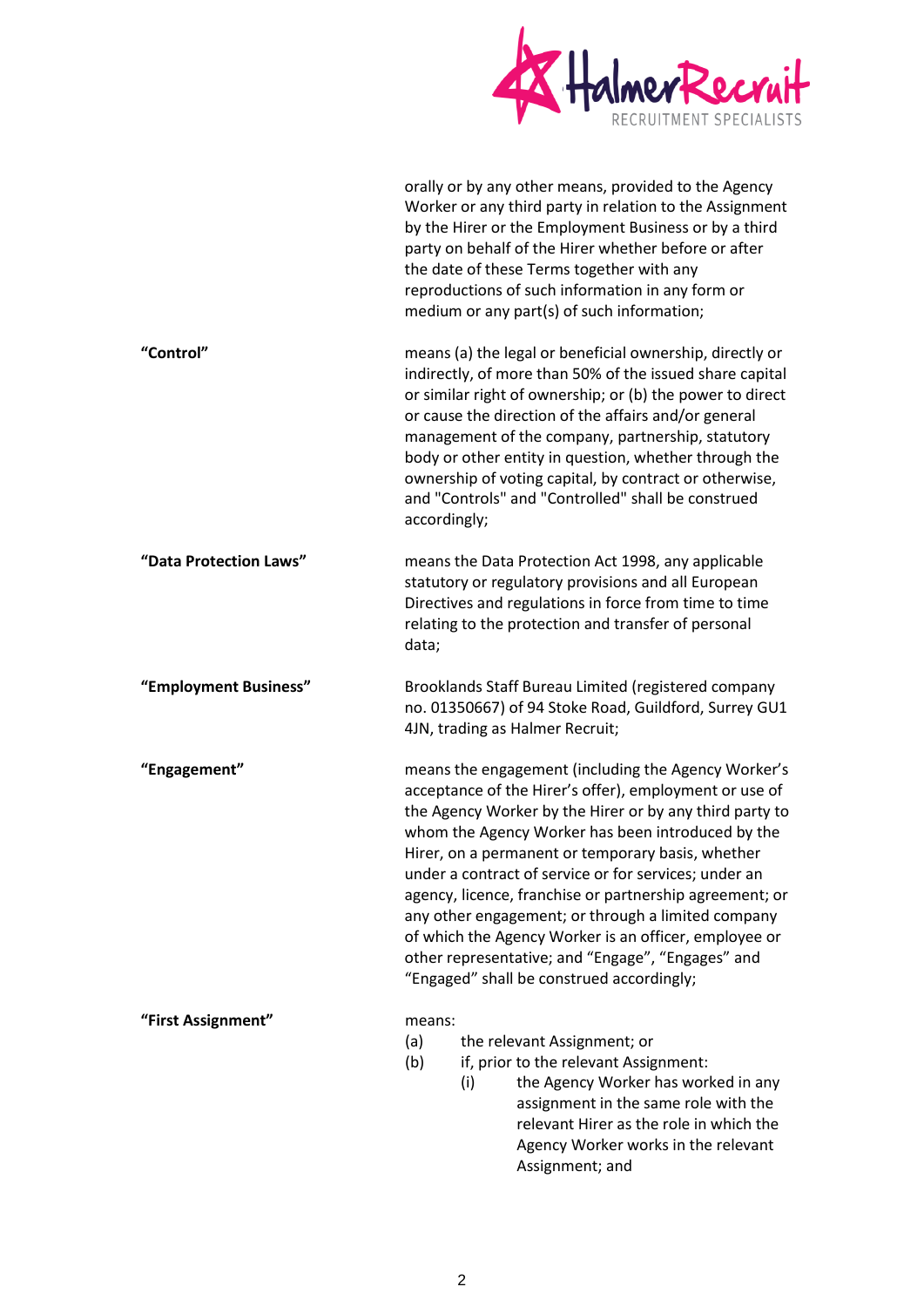

(ii) the relevant Qualifying Period

|                           | commenced in any such assignment,<br>that assignment (an assignment being (for the<br>purpose of this defined term) a period of time<br>during which the Agency Worker is supplied by<br>one or more Temporary Work Agencies to the<br>relevant Hirer to work temporarily for and<br>under the supervision and direction of the<br>relevant Hirer);                                                                                                                                                                                               |
|---------------------------|---------------------------------------------------------------------------------------------------------------------------------------------------------------------------------------------------------------------------------------------------------------------------------------------------------------------------------------------------------------------------------------------------------------------------------------------------------------------------------------------------------------------------------------------------|
| "Hirer"                   | means the person, firm or corporate body together<br>with any subsidiary or associated person, firm or<br>corporate body (as the case may be) to whom the<br>Agency Worker is introduced;                                                                                                                                                                                                                                                                                                                                                         |
| "Hirer's Group"           | means (a) any individual, company, partnership,<br>statutory body or other entity which from time to time<br>Controls the Hirer, including (but not limited to) as a<br>holding company as defined in section 1159 of the<br>Companies Act 2006; and (b) any company,<br>partnership, statutory body or other entity which from<br>time to time is Controlled by or is under common<br>Control with the Hirer, including (but not limited to) as<br>a subsidiary or holding company as defined in section<br>1159 of the Companies Act 2006;      |
| "Introduction"            | means (i) the passing to the Hirer of a curriculum vitae<br>or information which identifies the Agency Worker; or<br>(ii) the Hirer's interview of the Agency Worker (in<br>person or by telephone or by any other means),<br>following the Hirer's instruction to the Employment<br>Business to supply a temporary worker; or (iii) the<br>supply of the Agency Worker; and, in any case, which<br>leads to an Engagement of the temporary worker or<br>the Agency Worker; and "Introduced" and<br>"Introducing" shall be construed accordingly; |
| "Losses"                  | means all losses, liabilities, damages, costs, expenses,<br>fines, penalties or interest, whether direct, indirect,<br>special or consequential (including, without limitation,<br>any economic loss or other loss of profits, business or<br>goodwill, management time and reasonable legal fees)<br>and charges, including such items arising out of or<br>resulting from actions, proceedings, claims and<br>demands;                                                                                                                          |
| "Period of Extended Hire" | means any additional period that the Hirer wishes the<br>Agency Worker to be supplied for beyond the duration                                                                                                                                                                                                                                                                                                                                                                                                                                     |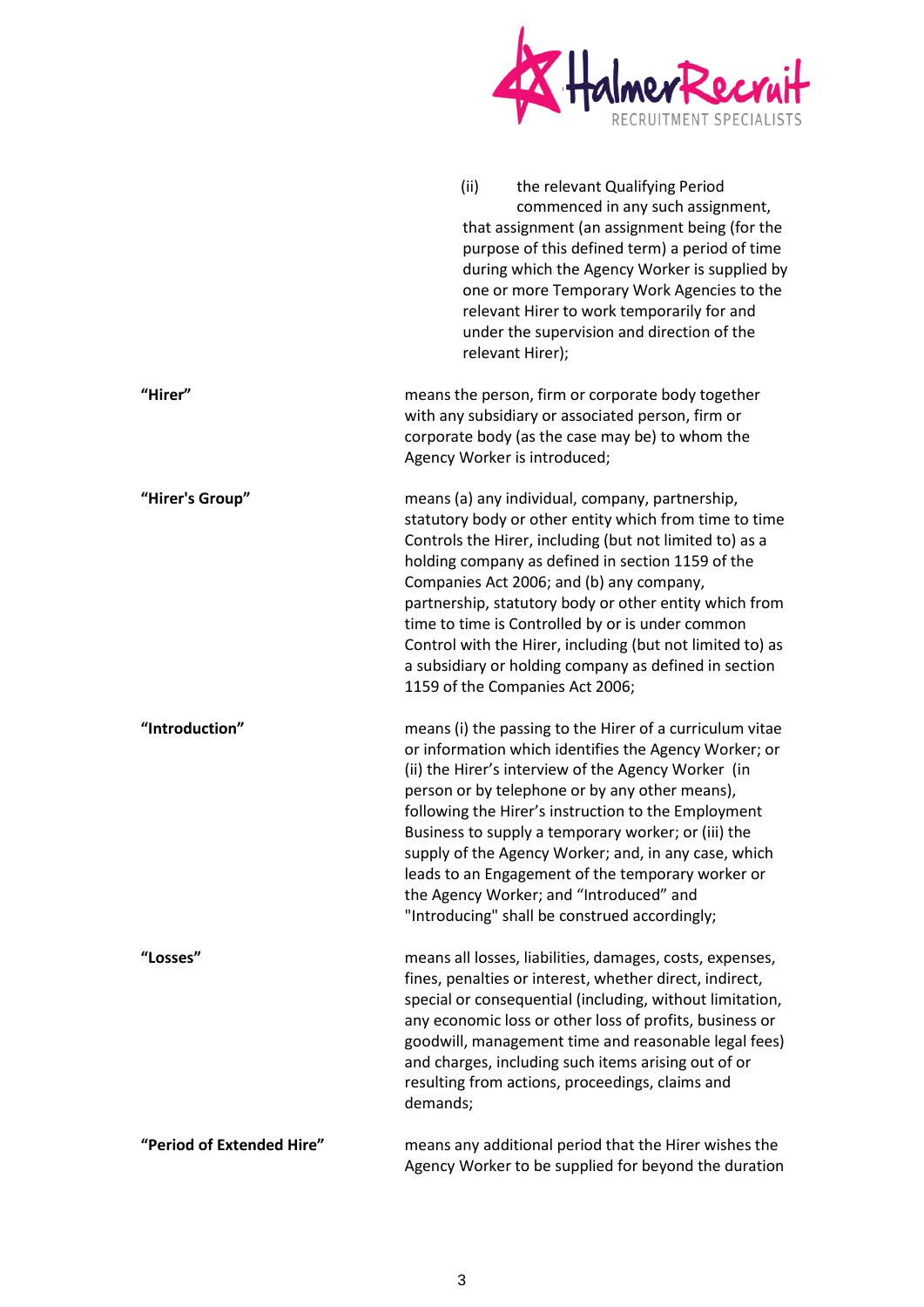

|                                 | of the original Assignment or series of Assignments as<br>an alternative to paying a Transfer Fee;                                                                                                                                                                                                                                                                                                                                                                                                                                                                              |
|---------------------------------|---------------------------------------------------------------------------------------------------------------------------------------------------------------------------------------------------------------------------------------------------------------------------------------------------------------------------------------------------------------------------------------------------------------------------------------------------------------------------------------------------------------------------------------------------------------------------------|
| "Qualifying Period"             | means 12 continuous Calendar Weeks during the whole<br>or part of which the Agency Worker is supplied by one<br>or more Temporary Work Agencies to the relevant<br>Hirer to work temporarily for and under the supervision<br>and direction of the relevant Hirer in the same role, and<br>as further defined in Schedule 1 to these Terms;                                                                                                                                                                                                                                     |
| "Relevant Period"               | means the later of (a) the period of 8 weeks<br>commencing on the day after the last day on which the<br>Agency Worker worked for the Hirer having been<br>supplied by the Employment Business; or (b) the period<br>of 14 weeks commencing on the first day on which the<br>Agency Worker worked for the Hirer having been<br>supplied by the Employment Business or 14 weeks<br>from the first day of the most recent Assignment<br>where there has been a break of more than 6 weeks<br>(42 days) since any previous assignment;                                             |
| "Relevant Terms and Conditions" | means terms and conditions relating to:<br>(a)<br>pay;<br>the duration of working time;<br>(b)<br>night work;<br>(c)<br>rest periods;<br>(d)<br>rest breaks; and<br>(e)<br>(f)<br>annual leave<br>that are ordinarily included in the contracts of<br>employees or workers (as appropriate) of the Hirer<br>whether by collective agreement or otherwise and<br>including (for the avoidance of doubt and without<br>limitation) such terms and conditions that have<br>become contractual by virtue of custom and practice,<br>including copies of all relevant documentation; |
| "Remuneration"                  | includes gross base salary or fees, guaranteed and/or<br>anticipated bonus and commission earnings,<br>allowances, inducement payments, the benefit of a<br>company car and all other payments and taxable (and,<br>where applicable, non-taxable) emoluments payable to<br>or receivable by the Agency Worker for services<br>provided to or on behalf of the Hirer or any third party.<br>Where a company car is provided, a notional amount<br>of £5,000 will be added to the salary in order to<br>calculate the Employment Business's fee;                                 |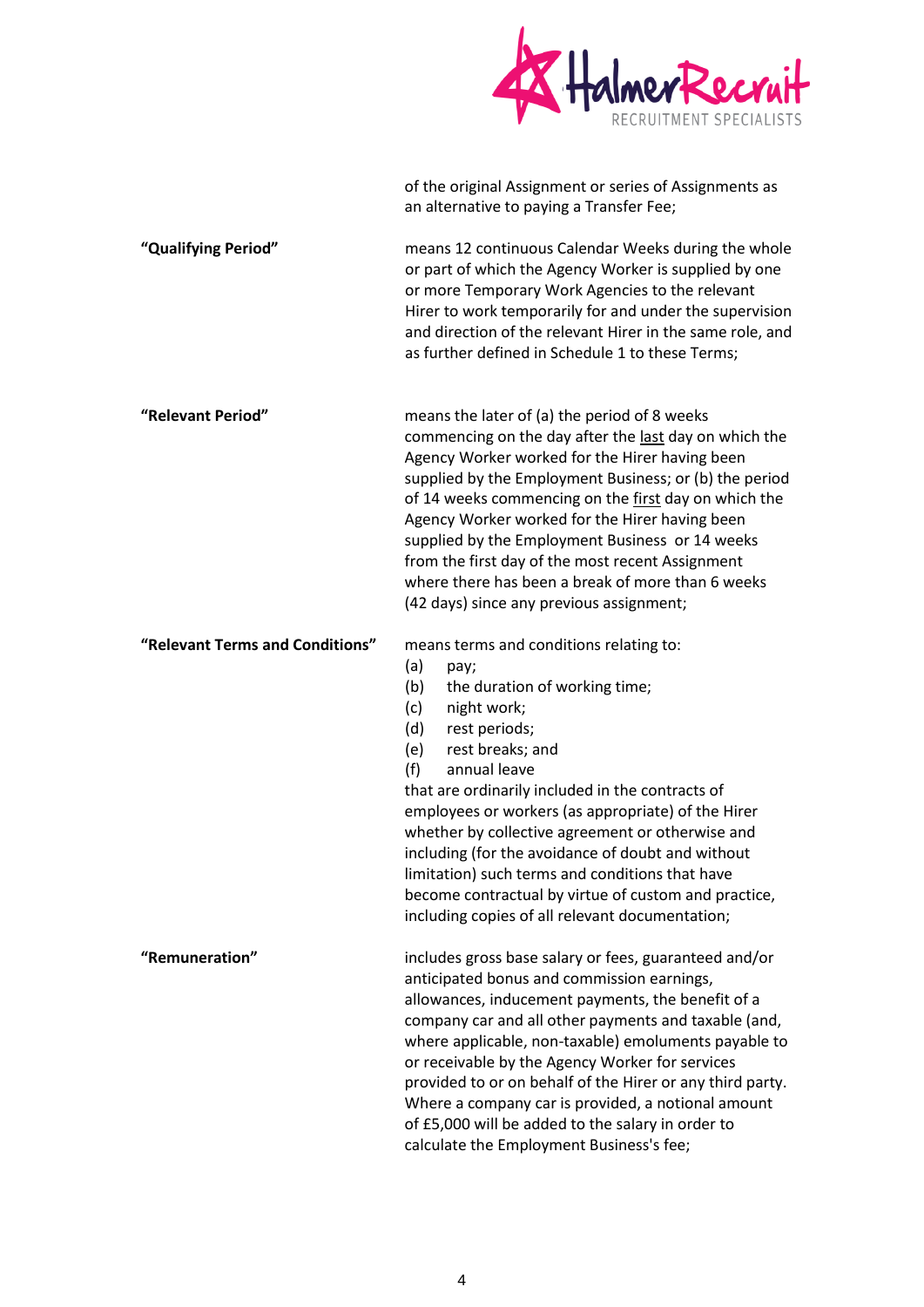

| "Temporary Work Agency" | means as defined in Schedule 1 to these Terms;                                                                                                                                                   |
|-------------------------|--------------------------------------------------------------------------------------------------------------------------------------------------------------------------------------------------|
| "Terms"                 | means these terms of business (including the attached<br>schedules) together with any applicable Assignment<br>Details Form;                                                                     |
| "Transfer Fee"          | means the fee payable in accordance with clause 8 of<br>these Terms and Regulation 10 of the Conduct<br>Regulations;                                                                             |
| "Vulnerable Person"     | means any person who by reason of age, infirmity,<br>illness, disability or any other circumstance is in need<br>of care or attention, and includes any person under the<br>age of eighteen; and |
| "WTR"                   | means the Working Time Regulations 1998                                                                                                                                                          |

- 1.2. Unless the context otherwise requires, references to the singular include the plural and references to the masculine include the feminine and vice versa.
- 1.3. The headings contained in these Terms are for convenience only and do not affect their interpretation.
- 1.4. Any reference, express or implied, to an enactment includes a reference to that enactment as from time to time amended, modified, extended, re-enacted, replaced or applied by or under any other enactment (whether before or after the date of these Terms) and all subordinate legislation made (before or after these Terms) under it from time to time.

# **2. THE CONTRACT**

- 2.1. These Terms constitute the entire agreement between the Employment Business and the Hirer for the supply of the Agency Worker's services by the Employment Business to the Hirer and are deemed to be accepted by the Hirer by virtue of its request for, interview with or Engagement of the Agency Worker, or the passing of any information by the Hirer about an Agency Worker to any third party following an Introduction.
- 2.2. Unless otherwise agreed in writing by a Director of the Employment Business, these Terms prevail over any terms of business or purchase conditions (or similar) put forward by the Hirer.
- 2.3. Subject to clause [6.2,](#page-9-1) no variation or alteration to these Terms shall be valid unless the details of such variation are agreed between a Director of the Employment Business and the Hirer and are set out in writing and a copy of the varied Terms is given to the Hirer stating the date on or after which such varied Terms shall apply.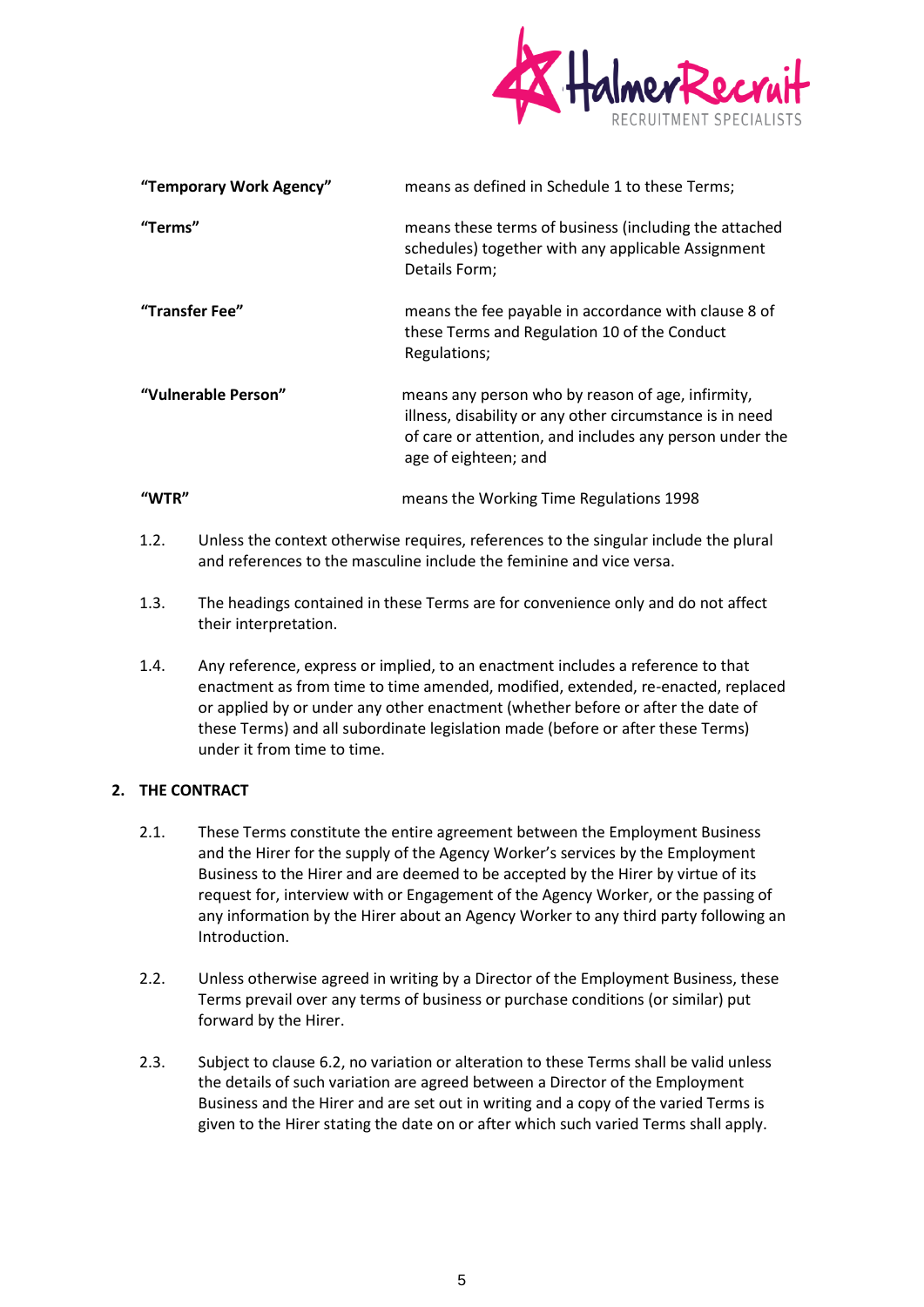

2.4. The Employment Business shall act as an employment business (as defined in Section 13(3) of the Employment Agencies Act 1973 (as amended) when Introducing Agency Workers for Assignments with the Hirer.

### **3. HIRER OBLIGATIONS**

- 3.1. To enable the Employment Business to comply with its obligations under the Conduct Regulations the Hirer undertakes to provide to the Employment Business details of the position which the Hirer seeks to fill, including the following:
	- 3.1.1. the type of work that the Agency Worker would be required to do;
	- 3.1.2. the location and hours of work;
	- 3.1.3. the experience, training, qualifications and any authorisation which the Hirer considers necessary or which are required by law or any professional body for the Agency Worker to possess in order to work in the position;
	- 3.1.4. any risks to health or safety known to the Hirer and what steps the Hirer has taken to prevent or control such risks;
	- 3.1.5. the date the Hirer requires the Agency Worker to commence the Assignment; and
	- 3.1.6. the duration or likely duration of the Assignment.
- 3.2. The Hirer will assist the Employment Business in complying with the Employment Business's duties under the WTR by supplying any relevant information about the Assignment requested by the Employment Business and the Hirer will not do anything to cause the Employment Business to be in breach of its obligations under these Regulations. If the Hirer requires the services of an Agency Worker for more than 48 hours in any week during the course of an Assignment, the Hirer must notify the Employment Business of this requirement before the commencement of the Assignment or at the very latest, where this is not reasonably practicable, before the commencement of the week in which the Hirer requires the Agency Worker to work in excess of 48 hours.
- 3.3. The Hirer will comply with its obligations under Regulation 12 (Rights of agency workers in relation to access to collective facilities and amenities) and 13 (Rights of agency workers in relation to access to employment) of the AWR.
- <span id="page-5-0"></span>3.4. To enable the Employment Business to comply with its obligations under the AWR, the Hirer undertakes as soon as possible prior to the commencement of each Assignment and during each Assignment (as appropriate) and at any time at the Employment Business's request:
	- 3.4.1. to inform the Employment Business of any Calendar Weeks in which the Agency Worker has worked in the same or a similar role with the Hirer via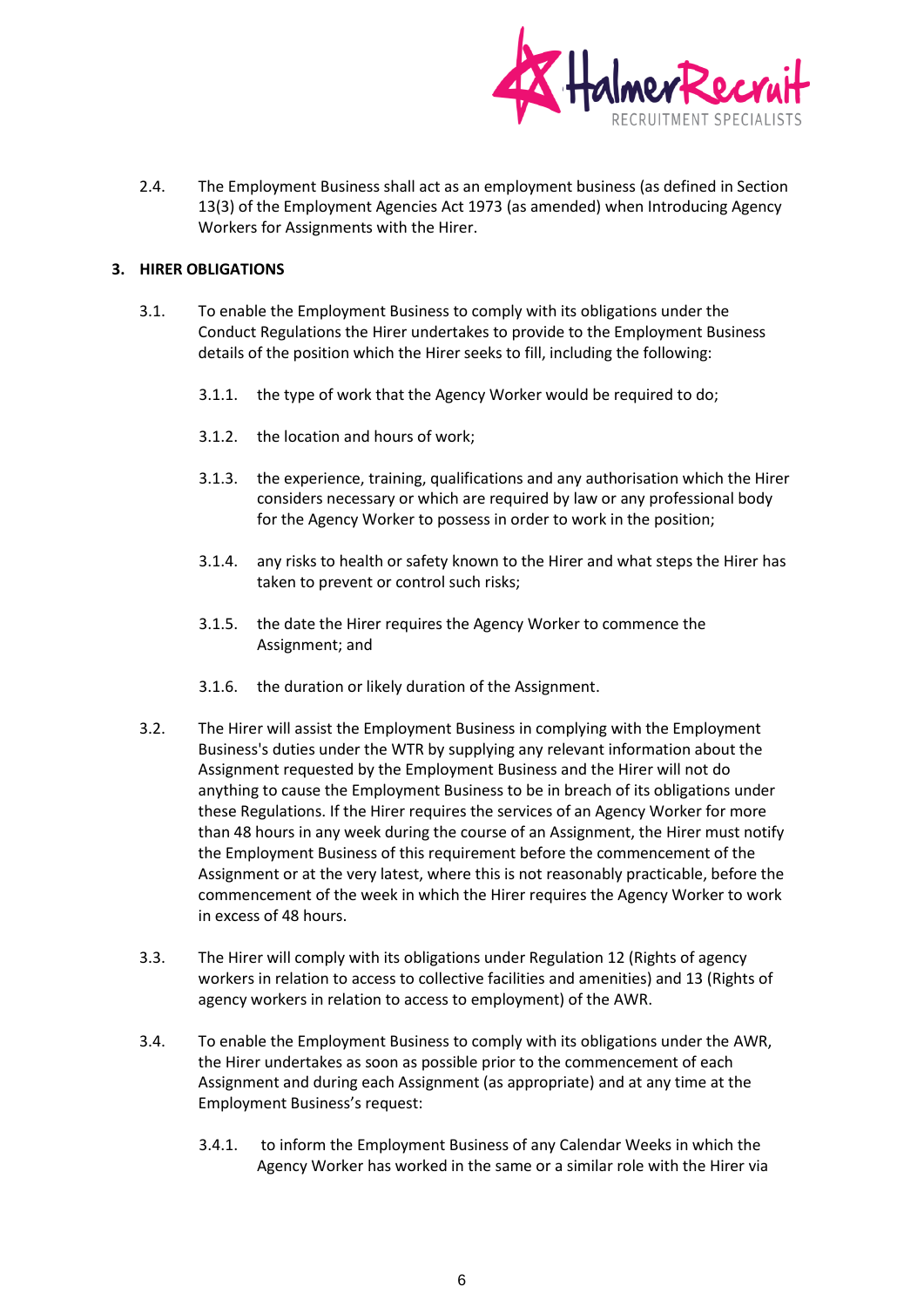

any third party prior to the date of commencement of the relevant Assignment and/or during the relevant Assignment which count or may count towards the Qualifying Period;

- 3.4.2. if, the Agency Worker has worked in the same or a similar role with the Hirer via any third party prior to the date of commencement of the relevant Assignment and/or works in the same or a similar role with the Hirer via any third party during the relevant Assignment, to provide the Employment Business with all the details of such work which may count towards the Qualifying Period, including (without limitation) details of where, when and the period(s) during which such work was undertaken and any other details requested by the Employment Business;
- 3.4.3. to inform the Employment Business if, the Agency Worker has prior to the date of commencement of the relevant Assignment and/or during the relevant Assignment carried out work which could be deemed to count toward the Qualifying Period for the relevant Assignment in accordance with Regulation 9 of the AWR because s/he has:
	- 3.4.3.1. completed two or more assignments with the Hirer;
	- 3.4.3.2. completed at least one assignment with the Hirer and one or more earlier assignments with any member of the Hirer's Group; and/or
	- 3.4.3.3. worked in more than two roles during an assignment with the Hirer and on at least two occasions worked in a role that was not the same role as the previous role;
- 3.4.4. save where the Agency Worker will not complete the Qualifying Period during the term of the Assignment, to:
	- 3.4.4.1. provide the Employment Business with written details of the basic working and employment conditions the Agency Worker would be entitled to for doing the same job if the Agency Worker had been recruited directly by the Hirer as an employee or worker at the time the Qualifying Period commenced or with those of a Comparable Employee, such basic working and employment conditions being the Relevant Terms and Conditions;
	- 3.4.4.2. inform the Employment Business in writing whether the Relevant Terms and Conditions provided are those of a hypothetical directly recruited employee or worker or those of a Comparable Employee;
	- 3.4.4.3. if the Relevant Terms and Conditions provided are those of a Comparable Employee, provide the Employment Business with a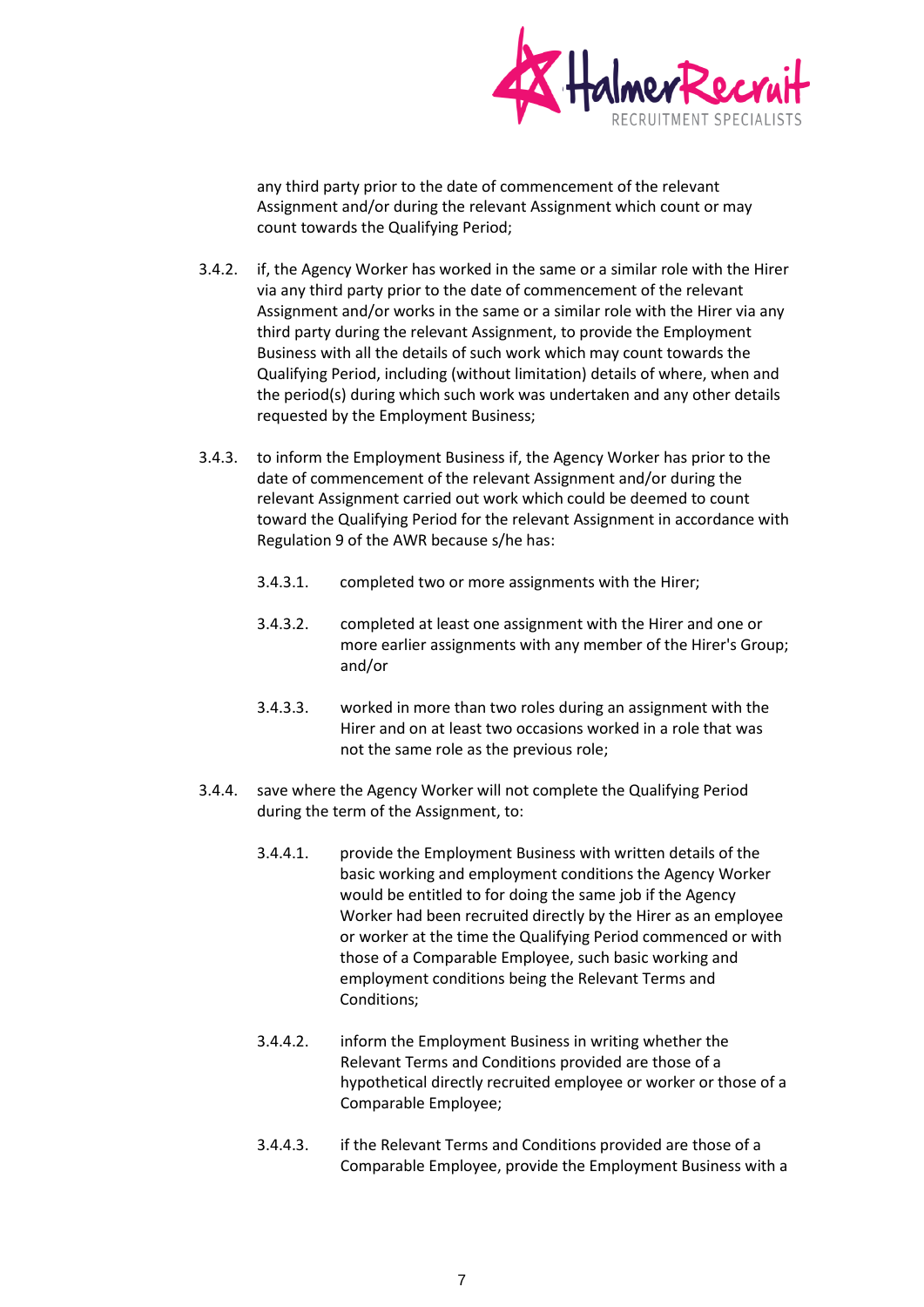

written explanation of the basis on which the Hirer considers that the relevant individual is a Comparable Employee; and

- 3.4.4.4. inform the Employment Business in writing of any variations in the Relevant Terms and Conditions made at any time during the relevant Assignment after the Qualifying Period commenced; and
- 3.4.5. save where the Agency Worker will not complete the Qualifying Period during the term of the Assignment, to provide the Employment Business with written details of its pay and benefits structures and appraisal processes and any variations of the same.
- <span id="page-7-2"></span><span id="page-7-0"></span>3.5. In addition, for the purpose of awarding any bonus to which the Agency Worker may be entitled under the AWR, the Hirer will:
	- 3.5.1. integrate the Agency Worker into its relevant performance appraisal system;
	- 3.5.2. assess the Agency Worker's performance;
	- 3.5.3. provide the Employment Business with copies of all documentation relating to any appraisal of the Agency Worker, including without limitation written details of the outcome of any appraisal and the amount of any bonus awarded; and
	- 3.5.4. provide the Employment Business with all other assistance the Employment Business may request in connection with the assessment of the Agency Worker's performance for the purpose of awarding any bonus.
- <span id="page-7-1"></span>3.6. The Hirer will comply with all the Employment Business's requests for information and any other requirements to enable the Employment Business to comply with the AWR.
- 3.7. The Hirer warrants that:
	- 3.7.1. all information and documentation supplied to the Employment Business in accordance with clauses [3.4,](#page-5-0) [3.5](#page-7-0) an[d 3.6](#page-7-1) is complete, accurate and up-todate; and
	- 3.7.2. it will, during the term of the relevant Assignment, immediately inform the Employment Business in writing of any subsequent change in any information or documentation provided in accordance with clause[s 3.4,](#page-5-0) [3.5](#page-7-0) and [3.6.](#page-7-1)
- 3.8. Without prejudice to clause[s 14.7](#page-14-0) and [14.8,](#page-14-1) the Hirer shall inform the Employment Business in writing of any: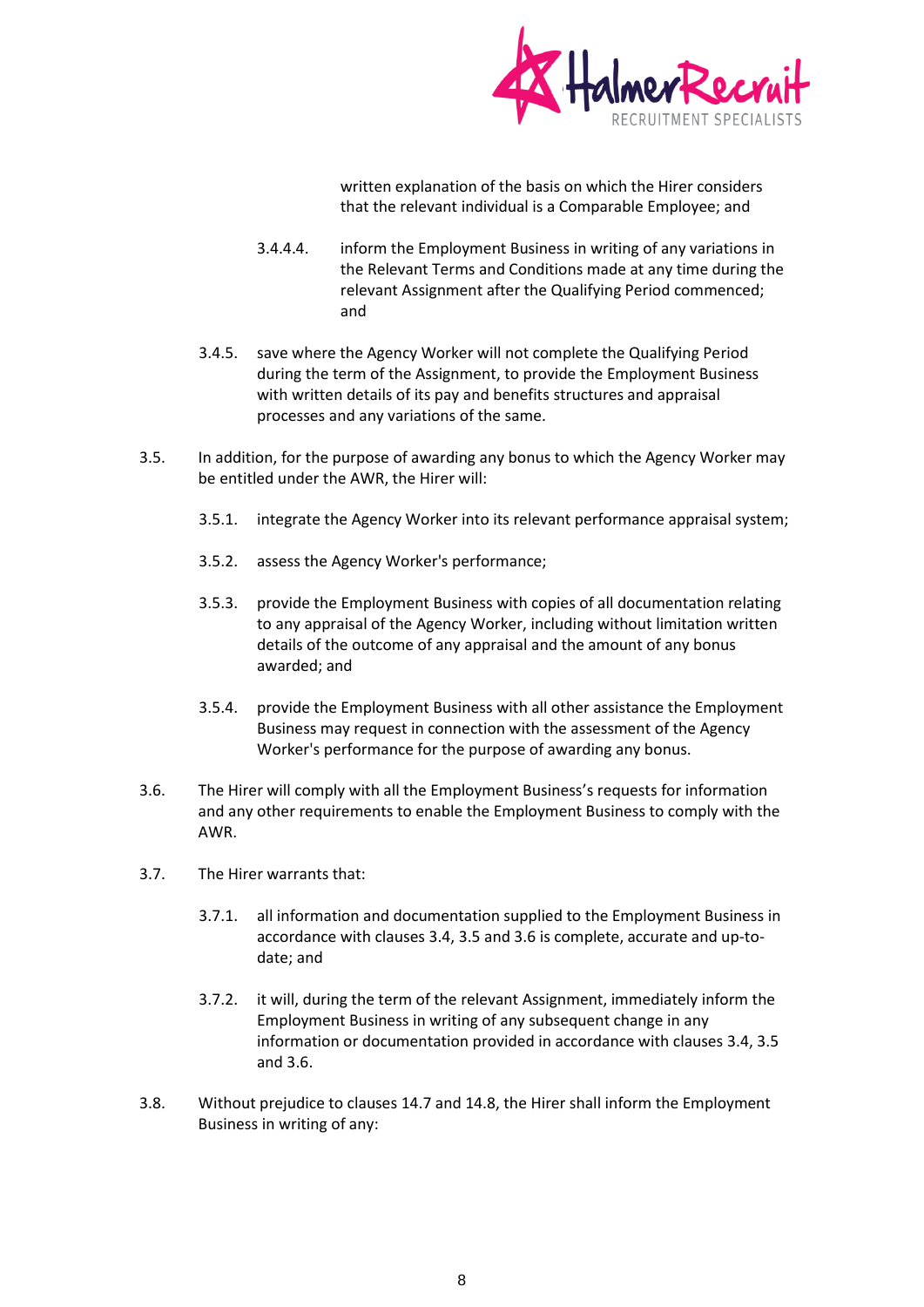

- 3.8.1. oral or written complaint the Agency Worker makes to the Hirer which is or may be a complaint connected with rights under the AWR; and
- 3.8.2. written request for information relating to the Relevant Terms and Conditions that the Hirer receives from the Agency Worker

as soon as possible but no later than 7 calendar days from the day on which any such oral complaint is made to or written complaint or request is received by the Hirer and the Hirer will take such action and give such information and assistance as the Employment Business may request, and within any timeframe requested by the Employment Business, in order to resolve any such complaint or to provide any such information in a written statement to the Agency Worker within 28 days of the Hirer's receipt of such a request in accordance with Regulation 16 of the AWR and the Hirer will provide the Employment Business with a copy of any such written statement.

3.9. The Hirer undertakes that it knows of no reason why it would be detrimental to the interests of the Agency Worker for the Agency Worker to fill the Assignment.

#### **4. INFORMATION TO BE PROVIDED BY THE EMPLOYMENT BUSINESS TO THE HIRER**

- 4.1. When Introducing an Agency Worker to the Hirer the Employment Business shall inform the Hirer:
	- 4.1.1. of the identity of the Agency Worker;
	- 4.1.2. that the Agency Worker has the necessary or required experience, training, qualifications and any authorisation required by law or a professional body to work in the Assignment;
	- 4.1.3. that the Agency Worker is willing to work in the Assignment; and
	- 4.1.4. of the Charges.
- 4.2. Where such information is not given in paper form or by electronic means it shall be confirmed by such means by the end of the third business day (excluding Saturday, Sunday and any Public or Bank Holiday) following, save where the Agency Worker is Introduced for an Assignment in the same position as one in which the Agency Worker had previously been supplied within the previous 5 business days and such information has already been given to the Hirer, unless the Hirer requests that the information be resubmitted.

### **5. TIMESHEETS**

5.1. At the end of each week of an Assignment (or at the end of the Assignment where it is for a period of 1 week or less) the Hirer shall sign the Employment Business's timesheet verifying the number of hours worked by the Agency Worker during that week.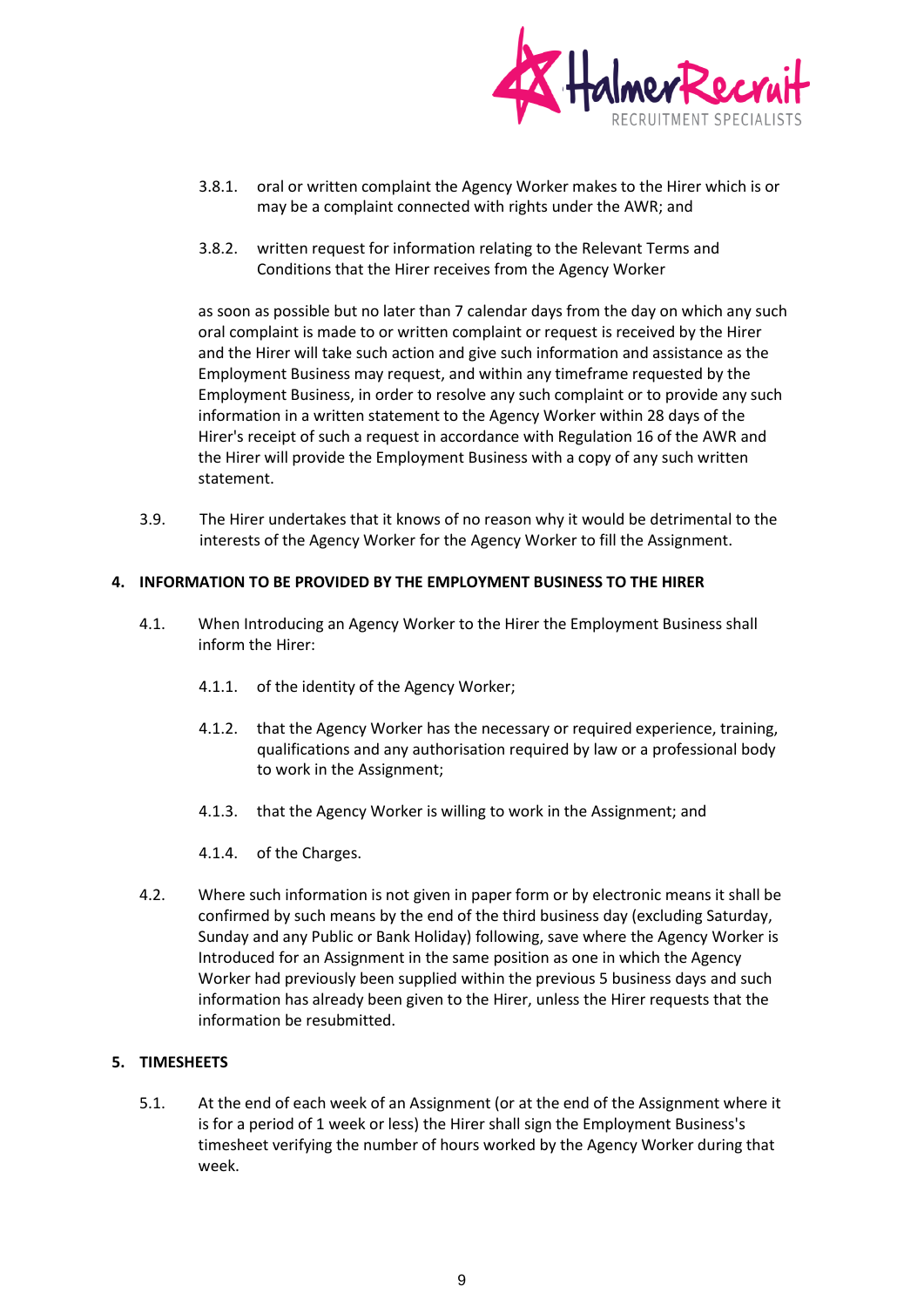

- <span id="page-9-3"></span>5.2. Signature of the timesheet by the Hirer is confirmation of the number of hours worked. If the Hirer is unable to sign a timesheet produced for authentication by the Agency Worker because the Hirer disputes the hours claimed, the Hirer shall inform the Employment Business as soon as is reasonably practicable and shall co-operate fully and in a timely fashion with the Employment Business to enable the Employment Business to establish what hours, if any, were worked by the Agency Worker. **Failure to sign the timesheet does not absolve the Hirer of its obligation to pay the Charges in respect of the hours worked.**
- 5.3. The Hirer shall not be entitled to decline to sign a timesheet on the basis that it is dissatisfied with the work performed by the Agency Worker. In the event that the Hirer is dissatisfied with the Agency Worker the provisions of clause 10 below shall apply.

#### <span id="page-9-0"></span>**6. CHARGES**

- 6.1. The Hirer agrees to pay the Charges as notified to and agreed with the Hirer. The Charges are calculated according to the number of hours worked by the Agency Worker and comprise the following:
	- 6.1.1. the Agency Worker's hourly rate of pay;
	- 6.1.2. an amount equal to any paid holiday leave to which the Agency Worker is entitled in connection with the WTR and, where applicable, the AWR and which is accrued during the course of an Assignment;
	- 6.1.3. any other amounts to which the Agency Worker is entitled under the AWR, where applicable;
	- 6.1.4. employer's National Insurance contributions;
	- 6.1.5. any travel, hotel or other expenses as may have been agreed with the Hirer or, if there is no such agreement, such expenses as are reasonable; and
	- 6.1.6. the Employment Business's commission, which is calculated as a percentage of the Agency Worker's hourly rate.
- <span id="page-9-2"></span><span id="page-9-1"></span>6.2. The Employment Business reserves the right to vary the Charges agreed with the Hirer, by giving written notice to the Hirer:
	- 6.2.1. in order to comply with any additional liability imposed by statute or other legal requirement or entitlement, including but not limited to the AWR, the WTR and the Pensions Act 2008; and/or
	- 6.2.2. if there is any variation in the Relevant Terms and Conditions.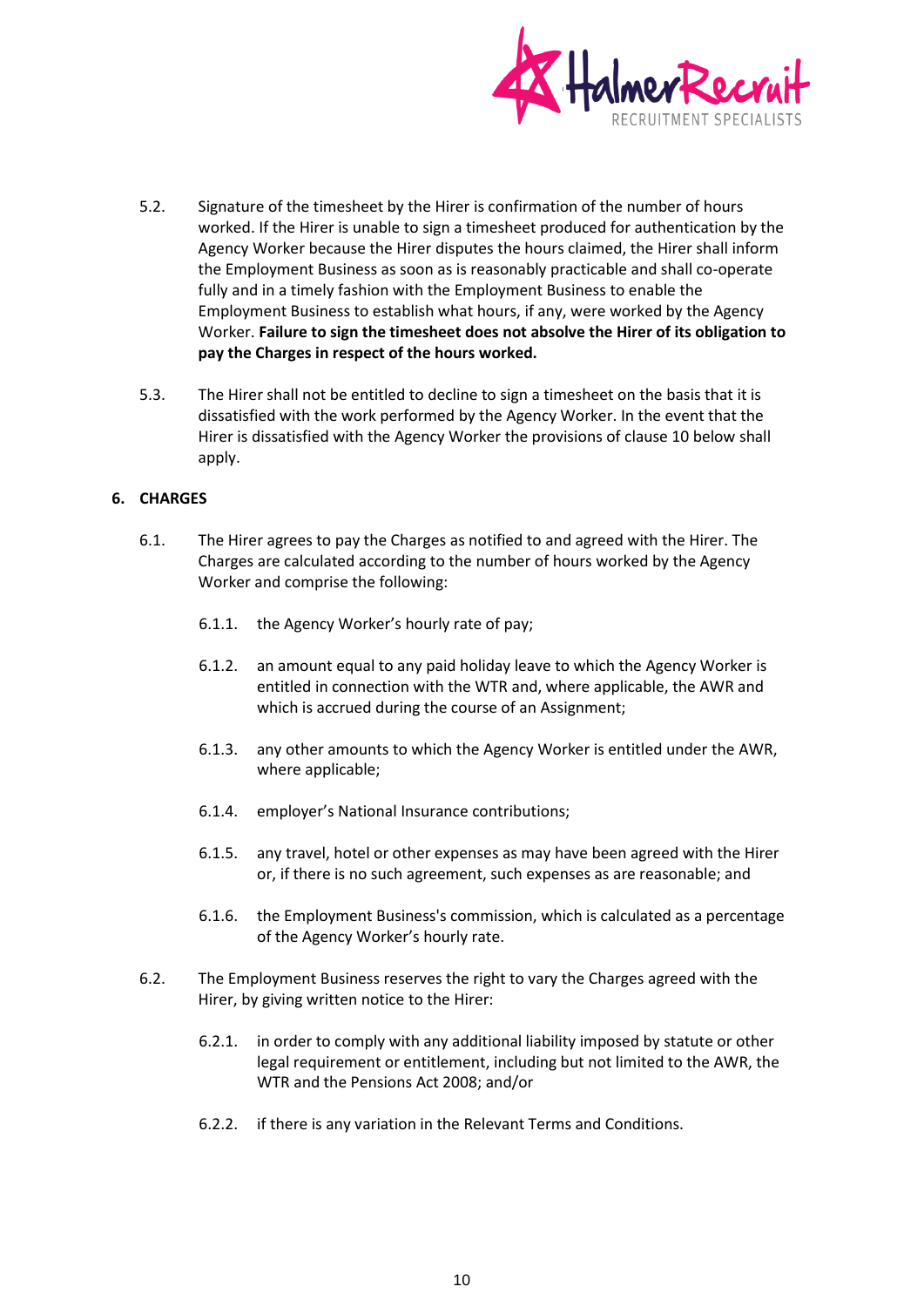

- <span id="page-10-0"></span>6.3. The Employment Business will invoice the Charges to the Hirer on a weekly basis. The Hirer will pay the Charges within 14 days of the date of the invoice.
- 6.4. In addition to the Charges, the Hirer will pay the Employment Business an amount equal to any bonus that the Hirer awards to the Agency Worker in accordance with clause [3.5](#page-7-2) immediately following any such award and the Employment Business will pay any such bonus to the Agency Worker. For the avoidance of doubt, the Hirer will also pay any employer's National Insurance Contributions and the Employment Business's commission on the bonus (calculated using the same percentage rate as that used under clause [6.1.6\)](#page-9-2) in addition to any bonus payable to the Agency Worker.
- 6.5. VAT is payable at the applicable rate on the entirety of the Charges and all sums payable under clause [6.4.](#page-9-3)

#### 6.6.

The Employment Business reserves the right to charge interest under the Late Payment of Commercial Debts (Interest) Act 1998 on invoiced amounts unpaid by the due date at the rate of 5% per annum above the base rate from time to time of the Bank of England from the due date until the date of payment.

- 6.7. The Employment Business will not refund any of the Charges.
- 6.8. The Hirer's obligations under this clause [6](#page-9-0) shall be performed without any right of the Hirer to invoke set-off, deductions, withholdings or other similar rights.

#### <span id="page-10-1"></span>**7. PAYMENT OF THE AGENCY WORKER**

The Employment Business is responsible for paying the Agency Worker and where appropriate, for the deduction and payment of National Insurance Contributions and PAYE Income Tax applicable to the Agency Worker pursuant to sections 44-47 of the Income Tax (Earnings and Pensions) Act 2003.

#### <span id="page-10-2"></span>**8. TRANSFER FEES**

- 8.1. The Hirer shall be liable to pay a Transfer Fee if the Hirer Engages an Agency Worker Introduced by the Employment Business other than via the Employment Business or introduces the Agency Worker to a third party and such introduction results in an Engagement of the Agency Worker by the third party other than via the Employment Business and:
	- 8.1.1. where the Agency Worker has been supplied by the Employment Business, such Engagement takes place during the Assignment or within the Relevant Period; or
	- 8.1.2. where the Agency Worker has not been supplied, such Engagement takes place within 6 months from the date of the Introduction to the Hirer.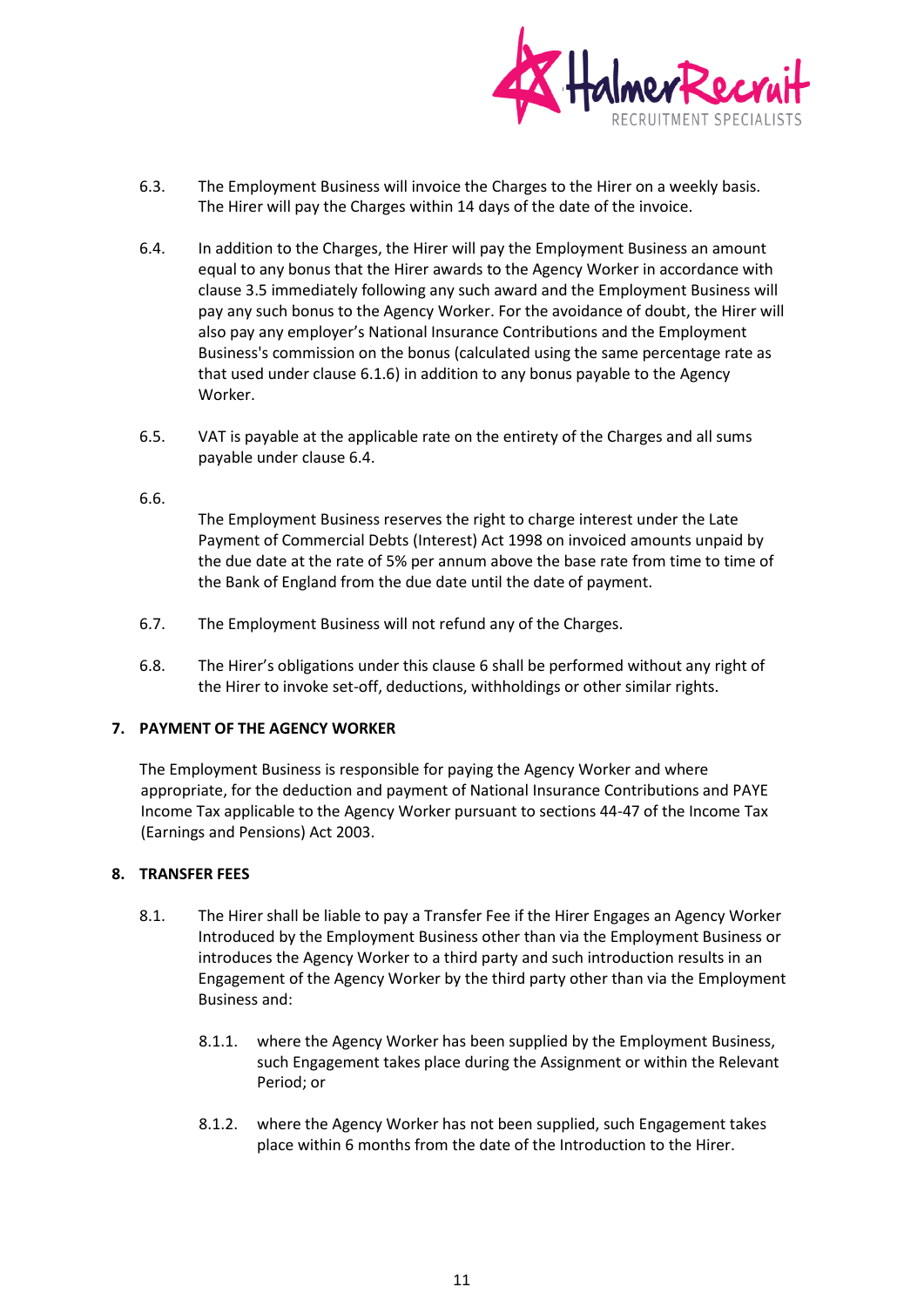

The Transfer Fee will be calculated in accordance with Schedule 2.

- 8.2. If the Hirer wishes to Engage the Agency Worker other than via the Employment Business without liability to pay a Transfer Fee, the Hirer may, on giving one week's written notice to the Employment Business, engage the Agency Worker for the Period of Extended Hire specified in Schedule 2.
- 8.3. During such Period of Extended Hire the Employment Business shall supply the Agency Worker on the same terms on which s/he has or would have been supplied during the Assignment and in any case on terms no less favourable than those terms which applied immediately before the Employment Business received the notice in clause [8.2;](#page-10-0) and the Hirer shall continue to pay the Charges set out in clause [6.](#page-9-0) If the Employment Business is unable to supply the Agency Worker for any reason outside its control for the whole or any part of the Period of Extended Hire; or the Hirer does not wish to hire the Agency Worker on the same terms as the Assignment; but the Agency Worker is Engaged by the Hirer, the Hirer shall pay the Transfer Fee, reduced pro-rata to reflect any Charges paid by the Hirer during any part of the Period of Extended Hire worked by the Agency Worker before being Engaged by the Hirer. If the Hirer fails to give notice of its intention to Engage the Agency Worker other than via the Employment Business before such Engagement commences, the parties agree that the Transfer Fee shall be due in full.
- <span id="page-11-0"></span>8.4. Where prior to the commencement of the Hirer's Engagement other than via the Employment Business the Employment Business and the Hirer agree that such Engagement will be on the basis of a fixed term of less than 12 months, the Employment Business may, in its absolute discretion, reduce the Transfer Fee as calculated in accordance with Schedule 2 pro-rata. Such reduction is subject to the Hirer Engaging the Agency Worker for the agreed fixed term. Should the Hirer extend the Agency Worker's Engagement or re-Engage the Agency Worker within 12 months from the commencement of the initial Engagement the Employment Business reserves the right to recover the balance of the Transfer Fee.
- 8.5. The Employment Business will not refund the Transfer Fee in the event that the Engagement of the Agency Worker other than via the Employment Business by the Hirer or by a third party to which the Hirer introduces the Agency Worker terminates or terminates before the end of the fixed term referred to in clause [8.4.](#page-11-0)
- 8.6. VAT is payable in addition to any Transfer Fee due.

#### **9. SUITABILITY CHECKS AND INFORMATION TO BE PROVIDED IN SPECIAL SITUATIONS**

- 9.1. Where:
	- 9.1.1. the Agency Worker is required by law, or any professional body to have any qualifications or authorisations to work on the Assignment, the Employment Business will take all reasonably practicable steps to obtain and offer to provide to the Hirer copies of any relevant qualifications or authorisations of the Agency Worker; and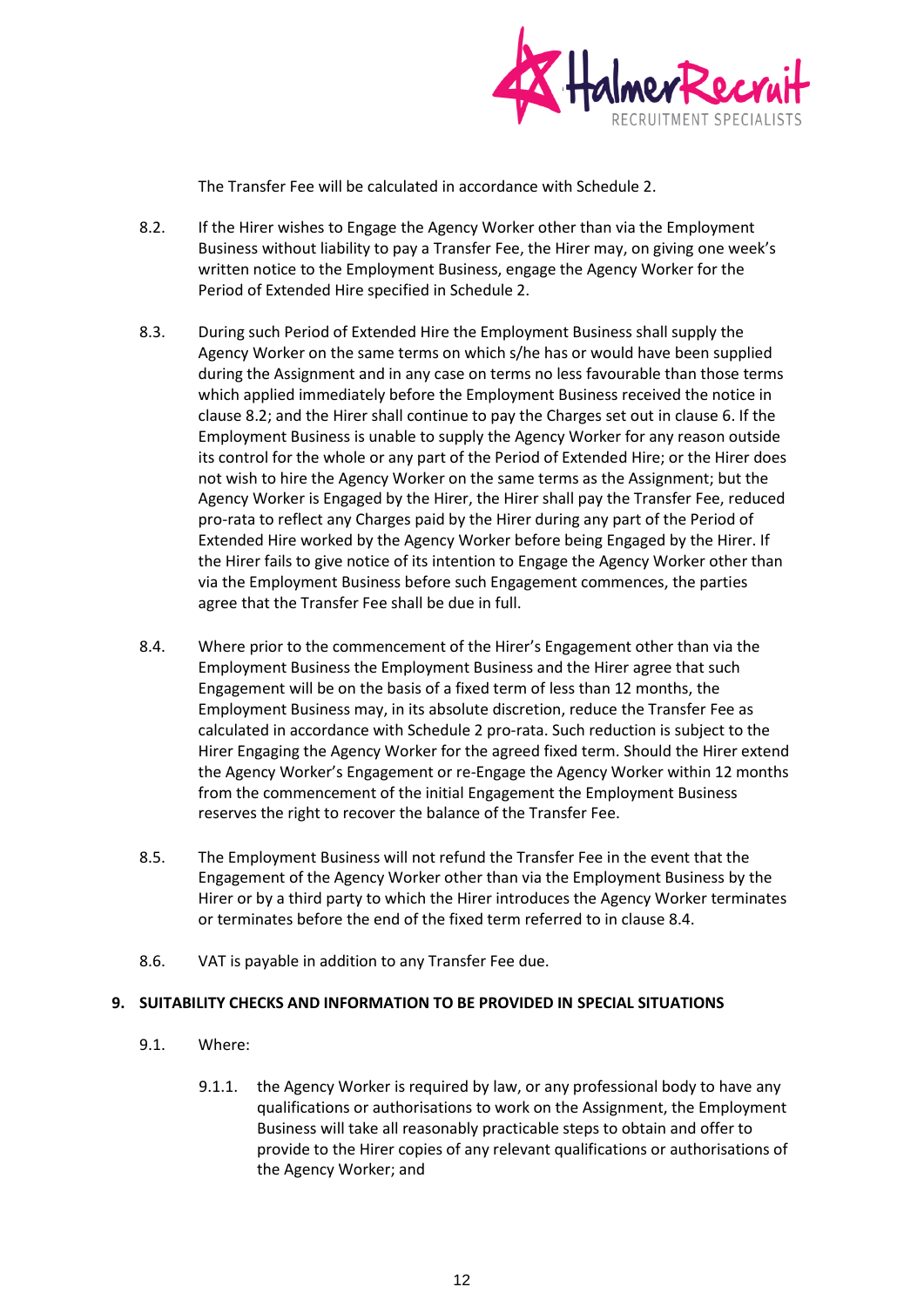

9.1.2. in addition, where the Assignment involves working with, caring for or attending one or more Vulnerable Persons, the Employment Business will take all reasonably practicable steps to obtain and offer to provide copies to the Hirer of two references from persons who are not relatives of the Agency Worker and who have agreed that the references they provide may be disclosed to the Hirer;

and such other reasonably practicable steps as are required to confirm that the Agency Worker is suitable for the Assignment. If the Employment Business has taken all reasonably practicable steps to obtain the information above and has been unable to do so fully it shall inform the Hirer of the steps it has taken to obtain this information in any event.

- 9.2. The Hirer shall advise the Employment Business at the time of instructing the Employment Business to supply an Agency Worker whether during the course of the Assignment, the Agency Worker will be required to work with, care for or attend one or more Vulnerable Persons or engage in regulated activity as defined in the Safeguarding Vulnerable Groups Act 2006;
- 9.3. The Hirer shall assist the Employment Business by providing any information required to allow the Employment Business to comply with its statutory obligations under the Safeguarding Vulnerable Groups Act 2006 and to allow the Employment Business to select a suitable Agency Worker for the Assignment.
- 9.4. In particular, in the event that the Hirer removes an Agency Worker from an Assignment in circumstances which would require the Employment Business to provide information to the Disclosure and Barring Service (or the equivalent authority) under the Safeguarding Vulnerable Groups Act 2006, the Hirer will provide sufficient information to the Employment Business to allow it to discharge its statutory obligations.

#### **10. UNSUITABILITY OF THE AGENCY WORKER**

- 10.1. The Hirer undertakes to supervise the Agency Worker sufficiently to ensure the Hirer's satisfaction with the Agency Worker's standards of work. If the Hirer reasonably considers that the services of the Agency Worker are unsatisfactory, the Hirer may terminate the Assignment either by instructing the Agency Worker to leave the Assignment immediately, or by directing the Employment Business to remove the Agency Worker. The Employment Business may, in its absolute discretion, in such circumstances, reduce or cancel the Charges for the time worked by that Agency Worker, provided that the Hirer has notified the Employment Business immediately that they have asked the Agency Worker to leave the Assignment or the Assignment terminates:
	- 10.1.1. within 4 hours of the Agency Worker commencing the Assignment where the Assignment is for more than 7 hours; or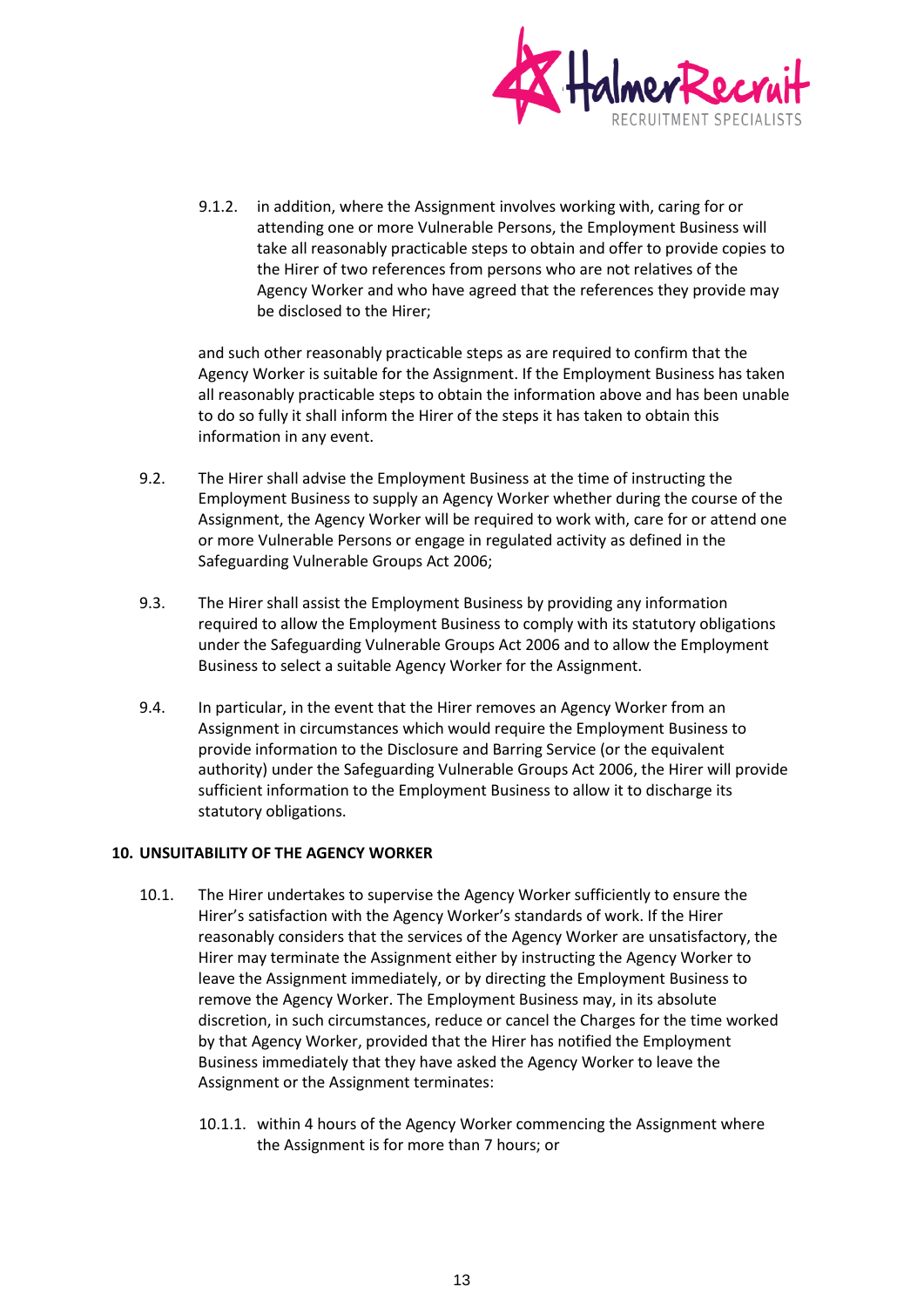

10.1.2. within 2 hours for Assignments of 7 hours or less;

and provided that notification of the unsuitability of the Agency Worker is confirmed in writing to the Employment Business within 48 hours of the termination of the Assignment.

- 10.2. The Employment Business shall notify the Hirer immediately if it receives or otherwise obtains information which gives the Employment Business reasonable grounds to believe that any Agency Worker supplied to the Hirer is unsuitable for the Assignment and shall be entitled to terminate the Assignment forthwith without prior notice and without liability. Notwithstanding, the Hirer shall remain liable for all Charges incurred prior to the termination of the Assignment.
- 10.3. The Hirer shall notify the Employment Business immediately and without delay and in any event within 2 hours if the Agency Worker fails to attend work or has notified the Hirer that they are unable to attend work for any reason.

#### **11. TERMINATION OF THE ASSIGNMENT**

Any of the Hirer, the Employment Business or the Agency Worker may terminate an Assignment at any time without prior notice and without liability (except in the case of termination by the Hirer, who shall be liable for any Charges due under claus[e 6](#page-9-0) above).

#### **12. CONFIDENTIALITY AND DATA PROTECTION**

- 12.1. All information relating to an Agency Worker is confidential and subject to the Data Protection Laws and is provided solely for the purpose of providing work-finding services to the Hirer. Such information must not be used for any other purpose nor divulged to any third party and the Hirer undertakes to abide by the provisions of the Data Protection Laws in receiving and processing the data at all times.
- 12.2. The Employment Business undertakes to keep confidential all Relevant Terms and Conditions that the Hirer discloses to the Employment Business and not to use such information except for the purposes of compliance with the AWR (including, for the avoidance of doubt and without limitation, when dealing with any request for information or complaint made by any Agency Worker or any AWR Claim).
- 12.3. Information relating to the Employment Business's business which is capable of being confidential must be kept confidential and not divulged to any third party, except information which is in the public domain.

#### **13. INTELLECTUAL PROPERTY RIGHTS**

All copyright, trademarks, patents and other intellectual property rights deriving from the Assignment shall belong to the Hirer. Accordingly the Employment Business shall use its reasonable endeavours to ensure that the Agency Worker shall execute all such documents and do all such acts in order to give effect to the Hirer's rights pursuant to this clause.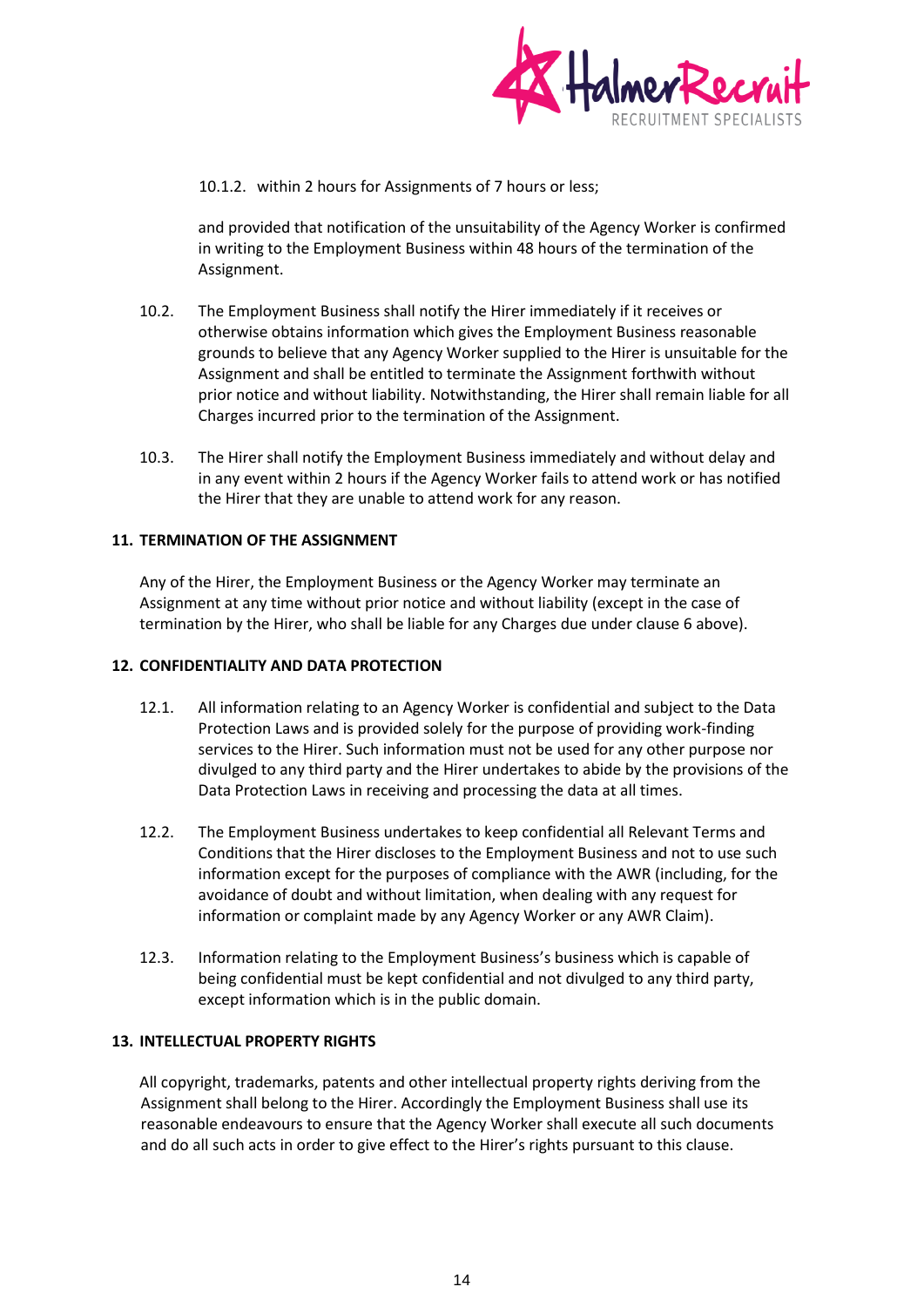

#### <span id="page-14-1"></span>**14. LIABILITY**

- 14.1. Whilst reasonable efforts are made by the Employment Business to give satisfaction to the Hirer by ensuring reasonable standards of skill, integrity and reliability from the Agency Worker and to provide the same in accordance with the Assignment details as provided by the Hirer, no liability is accepted by the Employment Business for any loss, expense, damage or delay arising from any failure to provide any Agency Worker for all or part of the Assignment or from the negligence, dishonesty, misconduct or lack of skill of the Agency Worker or if the Agency Worker terminates the Assignment for any reason. For the avoidance of doubt, the Employment Business does not exclude liability for death or personal injury arising from its own negligence or for any other loss which it is not permitted to exclude under law.
- 14.2. Agency Workers supplied by the Employment Business pursuant to these Terms are engaged under contracts for services. They are not the employees of the Employment Business but are deemed to be under the supervision and direction of the Hirer from the time they report to take up duties and for the duration of the Assignment. The Hirer agrees to be responsible for all acts, errors or omissions of the Agency Worker, whether wilful, negligent or otherwise as though the Agency Worker was on the payroll of the Hirer.
- 14.3. The Hirer shall advise the Employment Business of any special health and safety matters about which the Employment Business is required to inform the Agency Worker and about any requirements imposed by law or by any professional body, which must be satisfied if the Agency Worker is to fill the Assignment.
- 14.4. The Hirer will also comply in all respects with all statutory provisions as are in force from time to time including, for the avoidance of doubt, but not limited to the WTR, Health and Safety At Work etc. Act 1974, the Management of Health and Safety at Work Regulations 1999 (as amended), by-laws, codes of practice and legal requirements to which the Hirer is ordinarily subject in respect of the Hirer's own staff (excluding the matters specifically mentioned in clause [7](#page-10-1) above), including in particular the provision of adequate Employer's and Public Liability Insurance cover for the Agency Worker during all Assignments.
- 14.5. The Hirer undertakes not to request the supply of an Agency Worker to perform the duties normally performed by a worker who is taking part in official industrial action or duties normally performed by a worker who has been transferred by the Hirer to perform the duties of a person on strike or taking official industrial action.
- 14.6. The Hirer shall indemnify and keep indemnified the Employment Business against any Losses incurred by the Employment Business arising out of any Assignment or arising out of any non-compliance with, and/or as a result of any breach of, these Terms by the Hirer.
- <span id="page-14-0"></span>14.7. The Hirer shall inform the Employment Business in writing of any AWR Claim which comes to the notice of the Hirer as soon possible but no later than 7 calendar days from the day on which any such AWR Claim comes to the notice of the Hirer.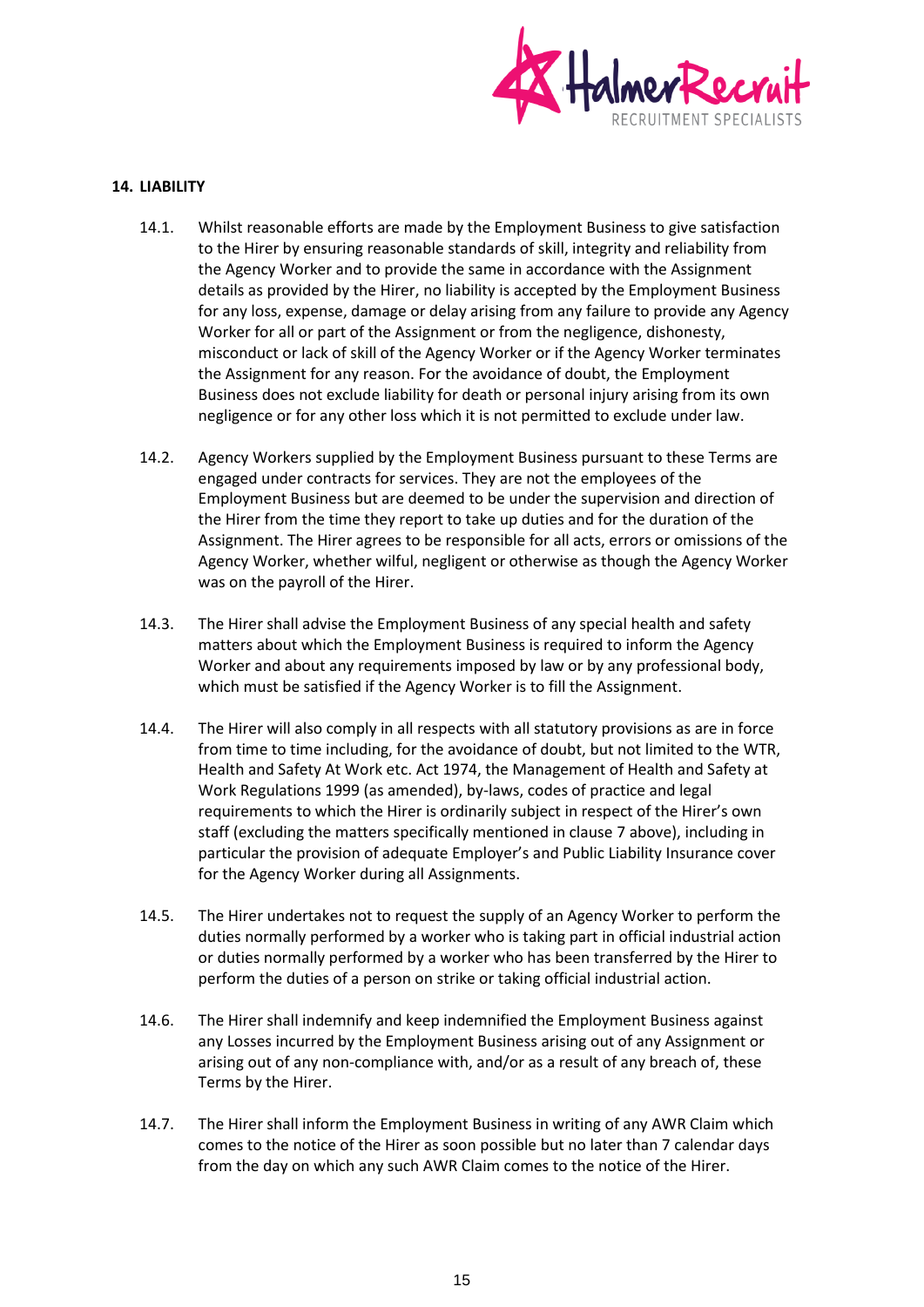

14.8. If the Agency Worker brings, or threatens to bring, any AWR Claim, the Hirer undertakes to take such action and give such information and assistance as the Employment Business may request, and within any timeframe requested by the Employment Business and at the Hirer's own cost, to avoid, dispute, resist, mitigate, compromise or defend any such AWR Claim and to appeal against any judgment given in respect thereof.

#### **15. NOTICES**

All notices which are required to be given in accordance with these Terms shall be in writing and may be delivered personally or by first class prepaid post to the registered office of the party upon whom the notice is to be served or any other address that the party has notified the other party in writing, including by email or facsimile transmission. Any such notice shall be deemed to have been served: if by hand when delivered, if by first class post 48 hours following posting and if by email or facsimile transmission, when that email or facsimile is sent.

#### **16. SEVERABILITY**

If any of the provisions of these Terms shall be determined by any competent authority to be unenforceable to any extent, such provision shall, to that extent, be severed from the remaining Terms, which shall continue to be valid to the fullest extent permitted by applicable laws.

#### **17. RIGHTS OF THIRD PARTIES**

None of the provisions of these Terms are intended to be for the benefit of or enforceable by third parties and the operation of the Contracts (Rights of Third Parties) Act 1999 is excluded.

#### **18. GOVERNING LAW AND JURISDICTION**

These Terms are governed by the law of England & Wales and are subject to the exclusive jurisdiction of the Courts of England & Wales.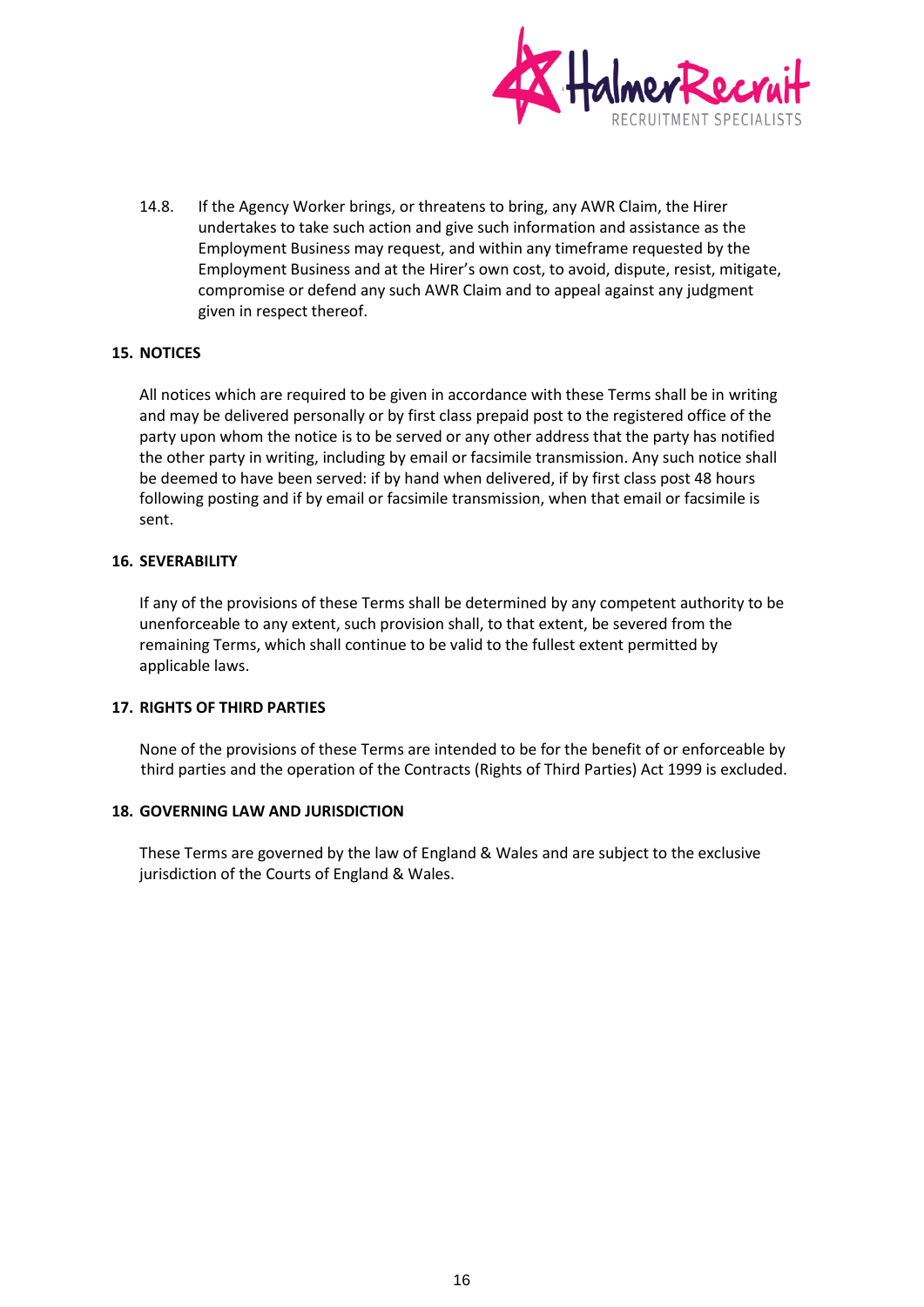

*Signed for and on behalf of the Hirer*

*Signed on behalf of Brooklands Staff Bureau Ltd Trading as Halmer Recruit* 

**I confirm I am authorised to sign these Terms for and on behalf of the Hirer.** 

*Date*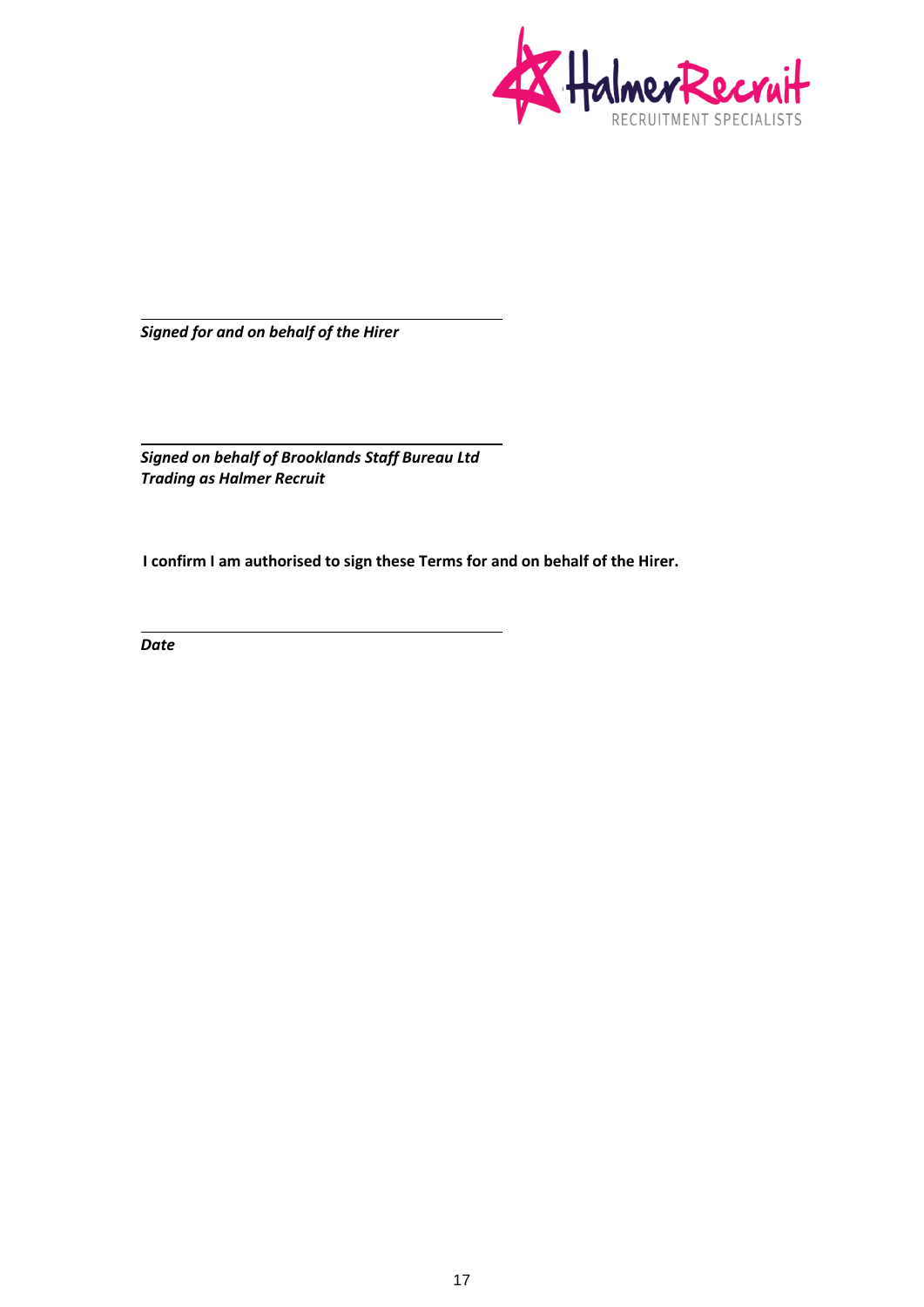

# **SCHEDULE 1: "COMPARABLE EMPLOYEE", "QUALIFYING PERIOD" AND "TEMPORARY WORK AGENCY"**

"Comparable Employee" means as defined in Regulation 5(4) of the AWR being an employee of the Hirer who:

- (a) works for and under the supervision of the Hirer and is engaged in the same or broadly similar work as the Agency Worker having regard, where relevant, to whether the employee and the Agency Worker have a similar level of qualification and skill; and
- (b) works or is based at the same establishment as the Agency Worker or, where there is no comparable employee working or based at that establishment who satisfies the requirements of (a) above, works or is based at a different establishment and satisfies those requirements.

For the purpose of the definition of "Qualifying Period" in clause [1.1](#page-0-0) of these Terms, when calculating whether any weeks completed with the Hirer count as continuous towards the Qualifying Period, where:

- (a) the Agency Worker has started working during an assignment and there is a break, either between assignments or during an assignment, when the Agency Worker is not working;
- (b) the break is:
	- (i) for any reason and not more than six Calendar Weeks;
	- (ii) wholly due to the fact that the Agency Worker is incapable of working in consequence of sickness or injury and the break is 28 Calendar Weeks or less; paragraph (iii) does not apply; and, if required to do so by the Employment Business, the Agency Worker has provided such written medical evidence as may reasonably be required;
	- (iii) related to pregnancy, childbirth or maternity and is at a time in a protected period, being a period beginning at the start of the pregnancy and ending at the end of the 26 weeks beginning with childbirth (being the birth of a living child or the birth of a child whether living or dead after 24 weeks of pregnancy) or, if earlier, when the Agency Worker returns to work;
	- (iv) wholly for the purpose of taking time off or leave, whether statutory or contractual, to which the Agency Worker is otherwise entitled which is:
		- i. ordinary, compulsory or additional maternity leave;
		- ii. ordinary or additional adoption leave;
		- iii. ordinary or additional paternity leave;
		- iv. time off or other leave not listed in paragraphs (iv)i, ii, or iii above; or
		- v. for more than one of the reasons listed in paragraphs (iv)i, ii, iii to iv above;
	- (v) wholly due to the fact that the Agency Worker is required to attend at any place in pursuance to being summoned for service as a juror and the break is 28 Calendar Weeks or less;
	- (vi) wholly due to a temporary cessation in the Hirer's requirement for any worker to be present at the establishment and work in a particular role for a pre-determined period of time according to the established custom and practices of the Hirer;
	- (vii) wholly due to a strike, lock-out or other industrial action at the Hirer's establishment; or
	- (viii) wholly due to more than one of the reasons listed in paragraphs (ii), (iii), (iv), (v), (vi) or (vii); and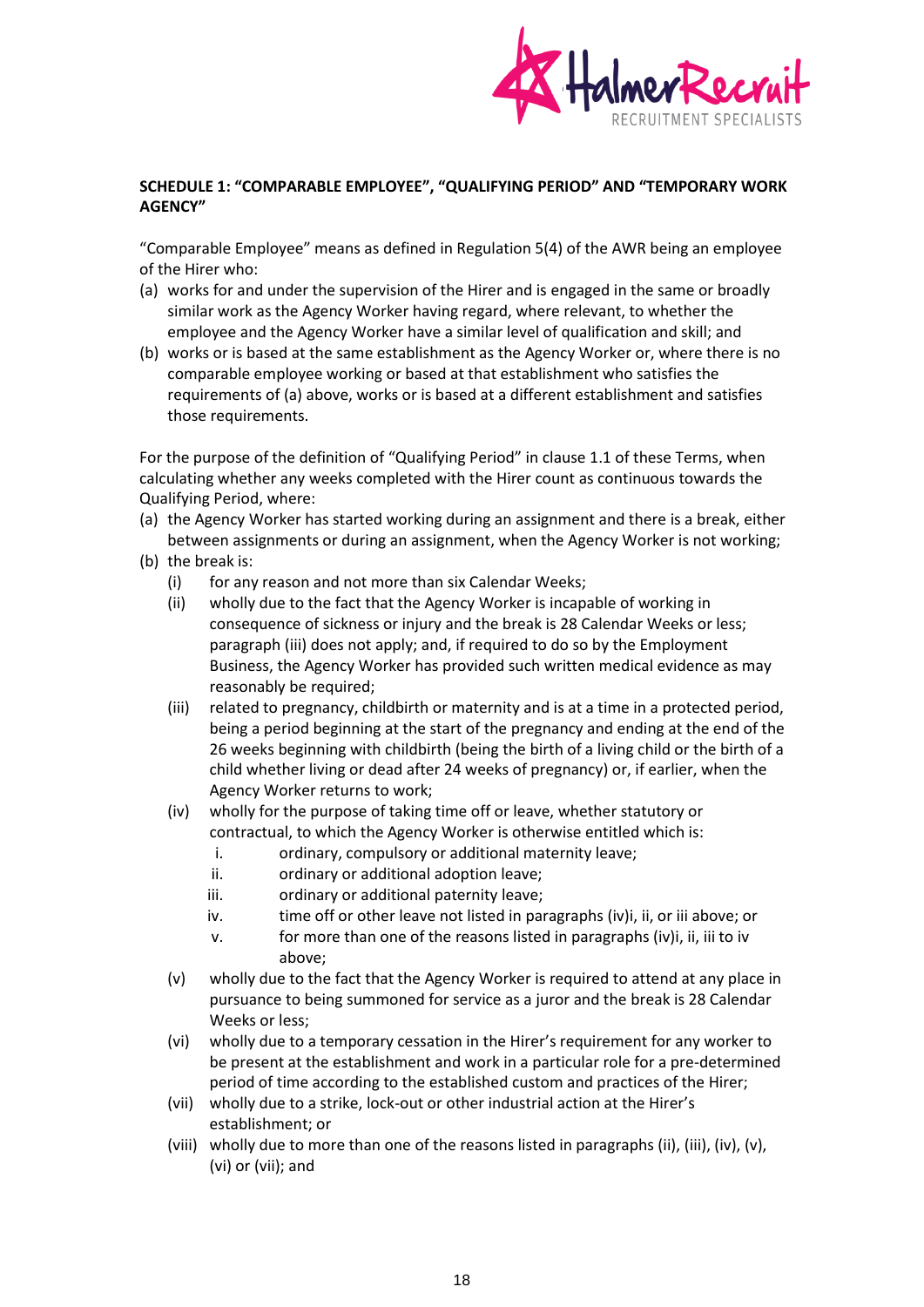

(c) the Agency Worker returns to work in the same role with the Hirer,

any weeks during which the Agency Worker worked for the Hirer before the break shall be carried forward and treated as counting towards the Qualifying Period with any weeks during which the Agency Worker works for the Hirer after the break. In addition, when calculating the number of weeks during which the Agency Worker has worked, where the Agency Worker has started working in a role during an Assignment and is unable to continue working for a reason described in paragraph (b)(iii) or (b)(iv)i., ii, or iii., for the period that is covered by one or more such reasons, the Agency Worker shall be deemed to be working in that role with the Hirer for the original intended duration or likely duration of the relevant Assignment, whichever is the longer. For the avoidance of doubt, time spent by the Agency Worker working during an assignment before 1 October 2011 does not count for the purposes of the definition of "Qualifying Period".

"Temporary Work Agency" means as defined in Regulation 4 of the AWR being a person engaged in the economic activity, public or private, whether or not operating for profit, and whether or not carrying on such activity in conjunction with others, of:

- (a) supplying individuals to work temporarily for and under the supervision and direction of hirers; or
- (b) paying for, or receiving or forwarding payment for, the services of individuals who are supplied to work temporarily for and under the supervision and direction of hirers.

Notwithstanding paragraph (b) of this definition a person is not a Temporary Work Agency if the person is engaged in the economic activity of paying for, or receiving or forwarding payments for, the services of individuals regardless of whether the individuals are supplied to work for hirers. For the purpose of this definition, a "hirer" means a person engaged in economic activity, public or private, whether or not operating for profit, to whom individuals are supplied, to work temporarily for and under the supervision and direction of that person.